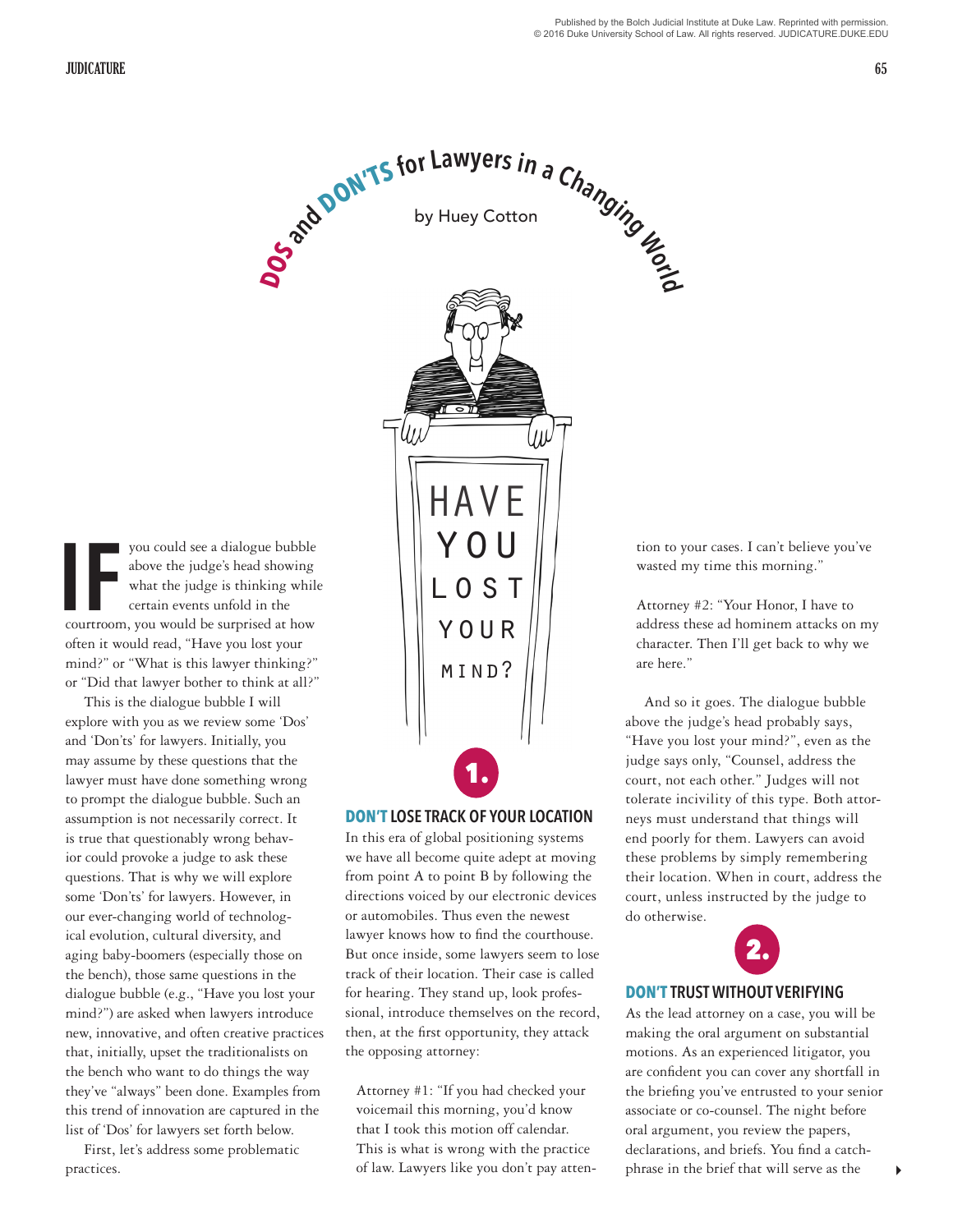# **66 VOL. 100 NO. 2**

theme for your argument. You think, "This sounds sort of like Justice Antonin Scalia wrote it. But, there are no quotation marks. It must be 'our' original work product." You conclude that you've selected well in the hiring process. The younger attorney has delivered.

In court, you begin argument with your catchphrase. You speak eloquently about the issues presented. The judge thanks you for citing a catchphrase from Wikipedia.

The lead attorney should verify the substance of any writing submitted to the court, before it is submitted. The court deserves your best work. You cannot trust that the associate met your standards, or that of the court, until and unless you verify. (I gladly attribute this practice point to former Pres. Ronald Reagan who admonished us all, "Trust, but verify.")



## **DON'T PICK POCKETS**

Lawyers generally appreciate the need to dress professionally for court appearances. Fashion, however, is one of those ever-changing cultural activities that can affect what you wear to court and how you act. Currently, suit jackets are shorter and tighter for men and women. When wearing the shorter and tighter jackets, do not give way to keeping your jacket buttoned, then lifting your jacket from the bottom, anchoring your hands into your pants pockets, and proceeding to address the court without removing your hands from your pockets. There is no rule of court proscribing the practice. It is, however, one of those nuances that can make the judge wonder, "What is this lawyer thinking?" At minimum, it is distracting; at maximum, it can be viewed as disrespectful.



**HUEY COTTON** is a judge of the Los Angeles Superior Court.



### **DON'T DISOWN YOUR CLIENT**

Criminal lawyers cannot always pick their clients. And sometimes a lawyer may be repulsed by the charges against the client or by the client's appearance or background. I have seen lawyer resentment of clients manifest in a number of ways. For example, the parties and counsel appear in a civil case for a settlement conference:

Attorney: "Your Honor, Bill here is looking for a lot of money in this case. His wife Sally is [insert any ethnic minority different from the judge], so she'll go along with whatever Bill wants. Bill, did I get that right?"

Mr. Client: "My wife and I talk about these things . . ."

Attorney: Interrupting his client, "Your Honor, I've represented people like this for years. I know what it will take to resolve their case."

The attorney may be convinced his or her actions are in the client's best interest. But, as lawyers, you must consider that you are asking the court to respect your client and your client's cause, even as you disrespect them. Aside from the fact that this form of bias runs afoul of Codes of Professional Conduct and civility, it makes you look bad.



## **DON'T IGNORE A LIFELINE**

Oral argument is still viewed as the point at which skilled advocates can win or lose their case. But you must use time for oral argument wisely. A few years ago, attorneys came before me to argue a substantial motion to dismiss and related issues in a high-profile matter that would have far-reaching ramifications for some of the careers involved. The briefs and documents supporting the motion filled a half-dozen Banker's Boxes. The resolution of the issues could go either way. The lawyers on both

sides were exceptionally well qualified.

Once oral argument began, one attorney emphasized an argument that had not been a substantial part of the written briefing. The other attorney collected himself, started making his pre-planned argument, but failed to address the nuances of the newly emphasized point from the opposition. Sensing that counsel was struggling to find traction, I threw him a lifeline. I suggested that counsel might want to spend the remainder of his time on the footnote in a particular case that was on point. In response, he said, "Your Honor, if I could just finish the points on my outline, then I will address whatever additional issues the court suggests."

Thereafter, my only question was, "Have you lost your mind?"

there are some wonderful **NOW** there are some wonderful<br>practices evolving with the times in our courtrooms. Here are some things you should definitely DO, even if it requires you to drag your judge along.



# **DO LIVEN UP THE BRIEFING**

In this age of paperless court filings and YouTube tapings of just about everything, there is no reason why motions and appeals should be so boring. Baby Boomers are perhaps the last generation to be wedded to yellow legal pads and ink.

Recently, a young lawyer told me he was repulsed by the feel of paper. He thought, to help save the planet, everything we do should be paperless. His brief included links to video clips of deposition testimony and accident reconstruction. Initially, I had declared that I would have none of it. The brief would be deemed incomplete. But later I relented. I dared tread into this new way of receiving information. This use of technology helped bring the case to life. It helped to remind the court of the human drama unfolding behind the briefs and exhibits. Indeed, it helped make the case matter even more than usual.

Judges, like everyone else, receive information through different media in our personal lives. Lawyers should continue to challenge us to expand our consideration of